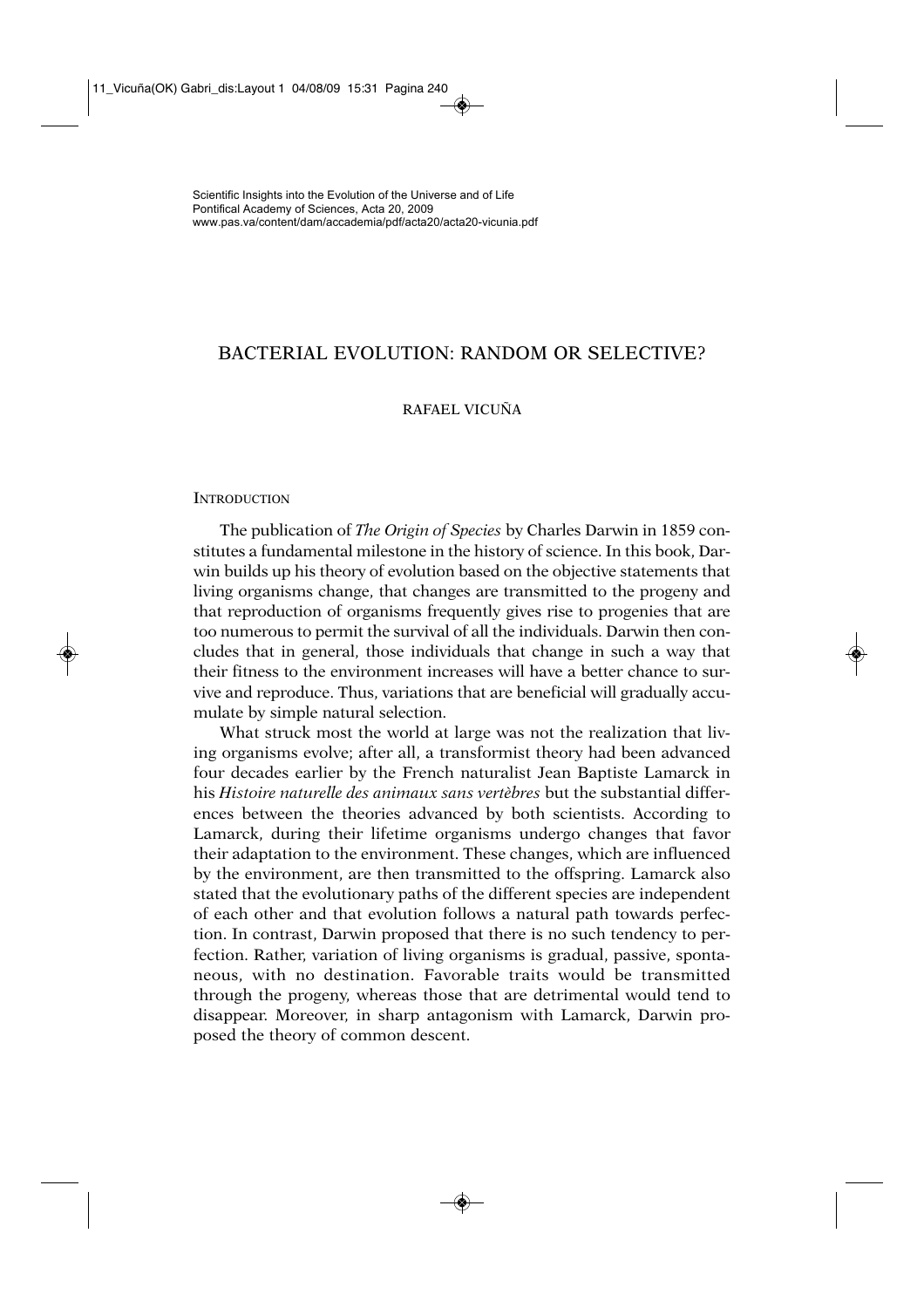That variation (or mutation, as we call it now) arises spontaneously with no influence from the environment and without regard for utility has been elegantly shown by Luria & Delbruck<sup>1</sup> and by Lederberg & Lederberg,<sup>2</sup> in studies that are considered classic contributions to the field of molecular genetics. What these authors described correspond to mutations that are said to be growth-dependent, because they exhibit a definable relationship to cell division and are considered to result from random errors of the DNA replication machinery.<sup>3</sup> Does this undeniable fact imply that there is no variation promoted by the environment, as Lamarck had put forward? For a long time, growth dependent mutations were considered to be the primary cause of Darwinian evolution and even today it is so portrayed in the non specialized literature. However, some decades ago, researchers began to observe mutations that arise in non-growing, nutritionally deprived bacterial cultures that were subjected to non lethal selective pressure. Unexpectedly, these mutations appeared to have arisen with certain specificity in order to allow a better adaptation to the stressful environment.

Studies at the molecular level later showed that the mechanisms implicated in adaptive genetic change offer a much higher versatility of variation than the sole growth-dependent mutations attributed to errors of the DNA replication machinery. Although any one would think that most mutations are expected to be detrimental, an increase in variation is needed to allow some members of the population to arrive at a phenotype suitable for survival and proliferation in the new environment.

#### A CHALLENGE TO RANDOM AND GRADUAL MUTABILITY

The first hint of mutations in non-growing cells was obtained by Ryan about fifty years ago.4 He observed that cultures of *his*- *Escherichia coli* auxotrophs inoculated into medium lacking histidine continued to produce

 $<sup>1</sup>$  Luria, S., Delbruck, M. Mutations of bacteria from virus sensitivity to virus resist-</sup> ance. *Genetics* 28, 491-511, 1943.

<sup>2</sup> Lederberg, J., Lederberg, E.M. Replica plating and indirect selection of bacterial mutants. *J Bact* 63, 399-406, 1952

<sup>&</sup>lt;sup>3</sup> In this case, the term random is used in a loose way, since geneticists are well aware that an average genome possesses hot spots for spontaneous mutations.

<sup>4</sup> Ryan, F.J., Wainwright, L.K. Nuclear segregation and the growth of clones of spontaneous mutants of bacteria. *J. Gen. Microbiol*. 11, 364-379, 1954.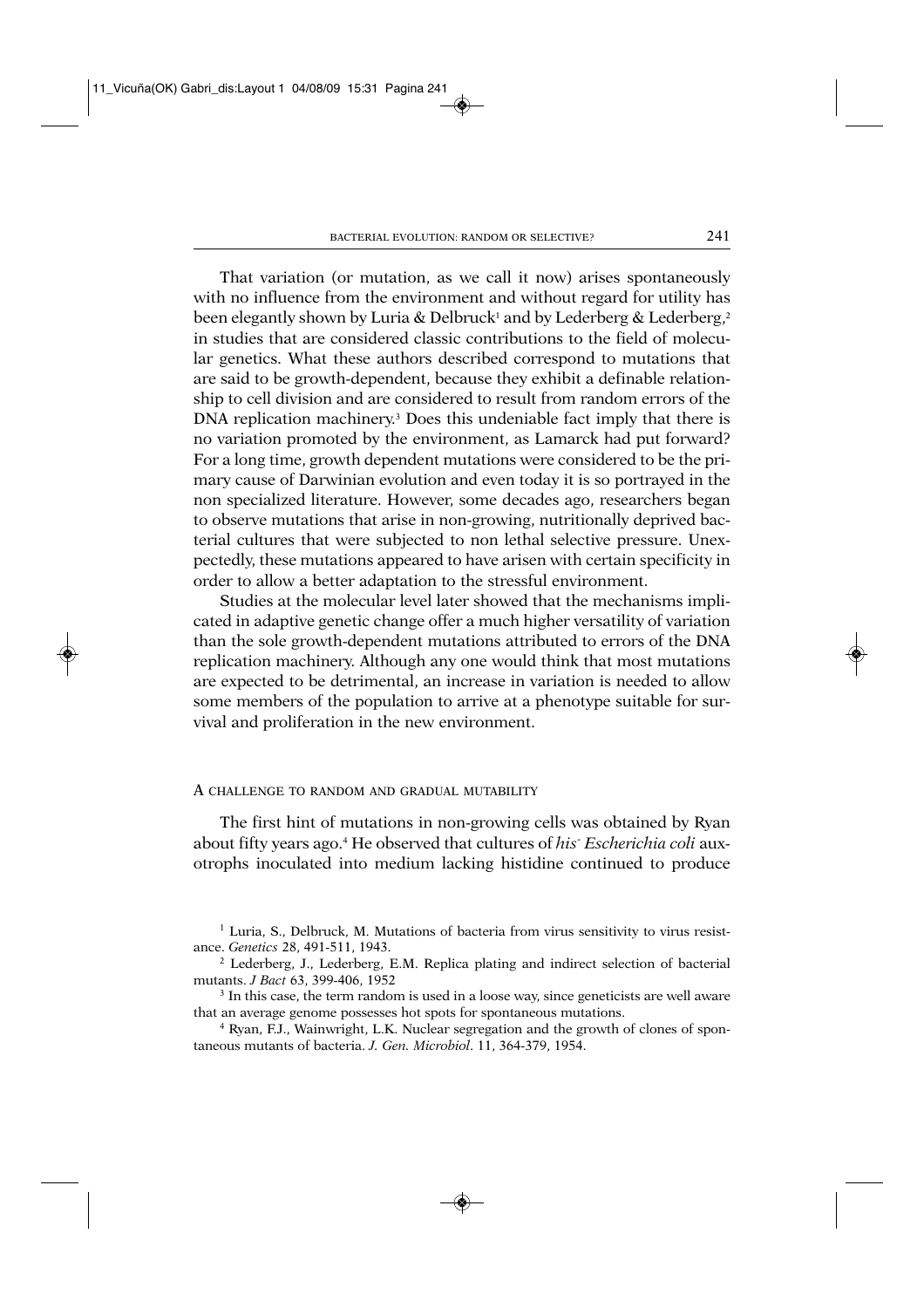*his*<sup>+</sup> revertants during a period of ten days after inoculation. He did not investigate whether other mutations also occurred, although he confirmed that the revertants were not slowly growing mutants previously present in the inoculum. A couple of decades later, Hall & Clarke found that a deletion mutant in the *lacZ* gene encoding β-galactosidase, when incubated for several days in the presence of lactose, reverted to a phenotype that allowed metabolism of this sugar.<sup>5</sup> The *lacZ* gene encodes an enzyme called β-galactosidase, which breaks down lactose into its components glucose and galactose. The new phenotype was the result of two mutations in an operon called *ebg* (for evolved β-galactosidase), which specifies a second β-galactosidase of unknown function. A mutation in the gene *ebgA* activates the enzyme, whereas a second mutation in the gene *ebgR* inactivates the repressor of the operon. Considering that either of the single mutations did not represent any advantage to the cell, it is remarkable that the double mutants arose with a frequency much higher than expected. Later, in separate studies, Shapiro<sup>6</sup> and Cairns *et al.*<sup>7</sup> investigated reversion rates in *E. coli* cells with bacteriophage Mu inserted into a fusion between the regulatory segment of the arabinose operon and the *lacZ* gene.<sup>8</sup> In this system, excision of Mu prophage led to fusion of *araB* to *lacZ*, yielding a Lac<sup>+</sup> cell as long as arabinose was also present to act as an inducer. The evidence showed that incubation for several days in both sugars, but not in either of them alone, led to the appearance of colonies in which Mu had been excised, whereas cultures grown without starvation produced none.

Other examples followed. Benson incubated bacteria in medium containing maltodextrins as the only carbon source. Normally, these high molecular weight polymeric substances do not trespass the cell membrane. However, bacteria underwent mutations in the gene encoding an outer membrane porin that allowed their ready entry into the cell.<sup>9</sup> In

<sup>5</sup> Hall, B.G. and Clarke, N.D. Regulation of newly evolved enzymes. III. Evolution of the *ebg* repressor during selection for enhanced activity. *Genetics* 85, 193-201, 1977.

<sup>6</sup> Shapiro, J. Observations on the formation of clones containing araB-lacZ cistron fusions. *Mol Gen Genet* 194, 79-90, 1984.

<sup>7</sup> Cairns, J., Overbaugh, J., Miller, S. The origin of mutants. *Nature* 335, 142-145, 1988.

<sup>8</sup> Both the arabinose and lactose operons are missing in this strain, which therefore is ara- and lac-. However, upon deletion of the intervening Mu prophage, it can grow on lactose provided arabinose is present.

<sup>9</sup> Benson, S.A., Partridge, L., Miller, S. Is bacterial evolution random or selective? *Nature* 336, 21-22, 1988.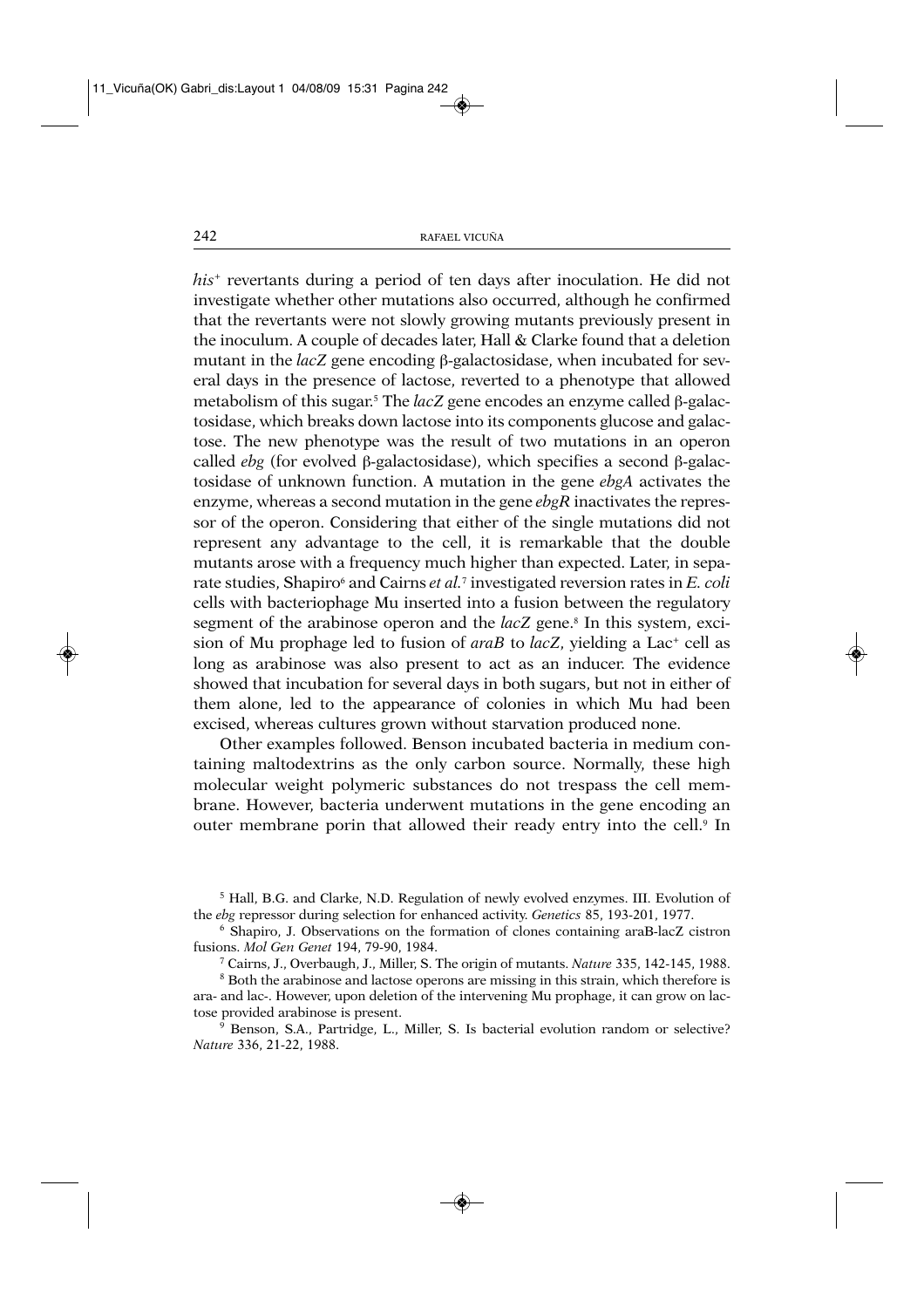turn, Hall pursued his work analyzing other systems. One of them required double mutations for utilization of β-glycosides, namely, excision of an insertion sequence and a point mutation.10 Incubation in solid medium, only when containing substrate, promoted both mutations allowing its metabolism. Hall also tested for the first time the production of mutations in anabolic genes.11 Two *E. coli* strains, each one possessing single point missense mutations in genes encoding enzymes for the synthesis of tryptophan (the *trp* operon), exhibited elevated reversion frequencies during starvation of this amino acid. Reversions in the *trp* operon did not take place when cells were starved for cysteine and mutation rates in other loci did not increase during tryptophan starvation. Therefore, the increased reversion rate appeared to be specific to conditions where the mutations were advantageous. In a subsequent study, $12$  the author showed that a strain carrying two missense mutations in the *trp* operon reverts  $10<sup>8</sup>$  times more frequently than would be expected if the two mutations were the result of independent events.

At the same time of the latter studies by Hall, one of the most paradigmatic papers in the field was published by Cairns and Foster.13 These authors measured the reversion of a frameshift rather than a point mutation in the Lac operon of *E. coli*, which in this case is carried in an F' conjugative plasmid. The strain, called FC40, is deleted for the Lac operon on its chromosome and at the same time is resistant to the RNA polymerase inhibitor rifampicin due to a mutation in the chromosomal *rpoB* gene. The mutants were found to vigorously revert to Lac<sup>+</sup> (about one revertant per  $10<sup>7</sup>$  cells per day) when plated on lactose minimal medium, whereas no reversion to the wild type rifampicin resistance phenotype was observed. Conspicuously, Lac<sup>+</sup> mutants did not arise in the absence of selection, i.e., when lactose was not present in the medium.

One of the most striking features of these early studies was that the increased frequencies of the advantageous mutations were not accompa-

<sup>10</sup> Hall, B.G. Adaptive evolution that requires multiple spontaneous mutations. I. Mutations involving an insertion sequence. *Genetics* 120, 887-897, 1988.

<sup>&</sup>lt;sup>11</sup> Hall, B.G. Spontaneous point mutations that occur more often when advantageous than when neutral. *Genetics* 126, 5-16, 1990.

 $12$  Hall, B.G. Adaptive evolution that requires multiple simultaneous mutations: mutations involving base substitutions. *Proc Natl Acad Sci USA* 88, 5882-5886, 1991.

<sup>13</sup> Cairns, J., Foster, P.L. Adaptive reversion of a frameshift mutation in *Escherichia coli*. *Genetics* 128, 695-701, 1991.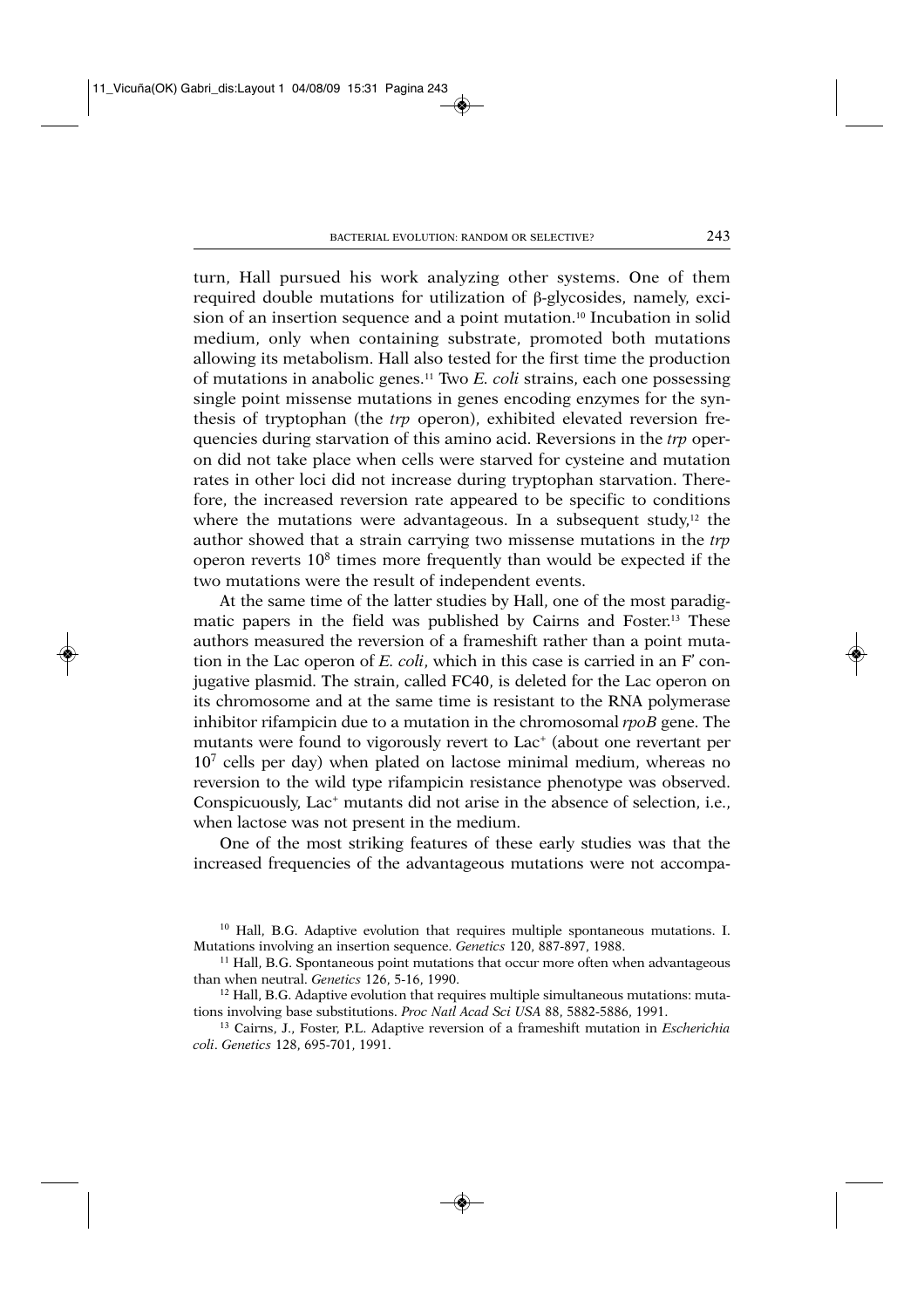nied by mutations at other loci.14 This apparent selectivity, in open contradiction with the prevalent doctrine of randomness, astounded researchers in the field. For example, Cairns *et al.*<sup>7</sup> dared to state that 'In this paper...we describe some experiments suggesting that cells may have mechanisms for choosing which mutations will occur'. Also: 'This experiment suggests that populations of bacteria in stationary phase have some way of producing (or selectively retaining) only the most appropriate mutations'. Cairns even proposed molecular processes that 'could, in effect, provide a mechanism for the inheritance of acquired characteristics'. One of them was completely ground-breaking, since it implied information transfer from protein to DNA. According to this model, a reverse transcriptase instructed by *some element* that monitors the protein products would retrotranscribe an mRNA variant encoding a useful protein. Cairns referred to these mutations as adaptive,13 while they were called 'directed' mutations by the editors of *Nature*<sup>15</sup> and 'a unicorn in the garden' by Franklin W. Stahl.16

Undoubtedly, this idea challenged the traditional thinking about spontaneous mutation, although the possibility of non randomness in variation had never been completely abandoned. In fact, Delbruck himself had previously noted the distinction between selecting for phage resistance versus selecting for carbohydrate utilization, stating that 'in view of our ignorance of the causes and mechanisms of mutations, one should keep in mind the possible occurrence of specifically induced adaptive mutations'.17 A. Weismann, the father of neo-Darwinism, stated late in his career that directed variation must be invoked to understand some phenomena, as random variation and selection alone are not sufficient explanation. In turn, the

<sup>14</sup> Typically, in these studies, a mutant bacterial strain that requires a nutrient is plated on solid medium that contains a very limiting supply of the nutrient. When the nutrient is exhausted, there is a sparse population of bacteria on the agar and further growth cannot occur unless a known mutation reverts. The first observable colonies are considered to be spontaneous mutants that were present in the population prior to plating. Further incubation of the plates for several days up to a month reveals the continuous appearance of new colonies in numbers that cannot be predicted by the Luria&Delbruck test. These late appearing colonies that arise in a non-growing population of bacteria that are subjected to a nutritional stress are said to result from adaptive mutation.

<sup>15</sup> Cited in Foster, P.L. Adaptive mutations: Has the unicorn landed? *Genetics* 148, 1453-1459, 1998.

<sup>16</sup> Stahl, F.W. A unicorn in the garden. *Nature* 335, 112-113, 1988.

<sup>17</sup> Delbruck, M. Heredity and variations in microorganisms. *Cold Spring Harbor Symp. Quant. Biol*. 11, 154 – , 1946.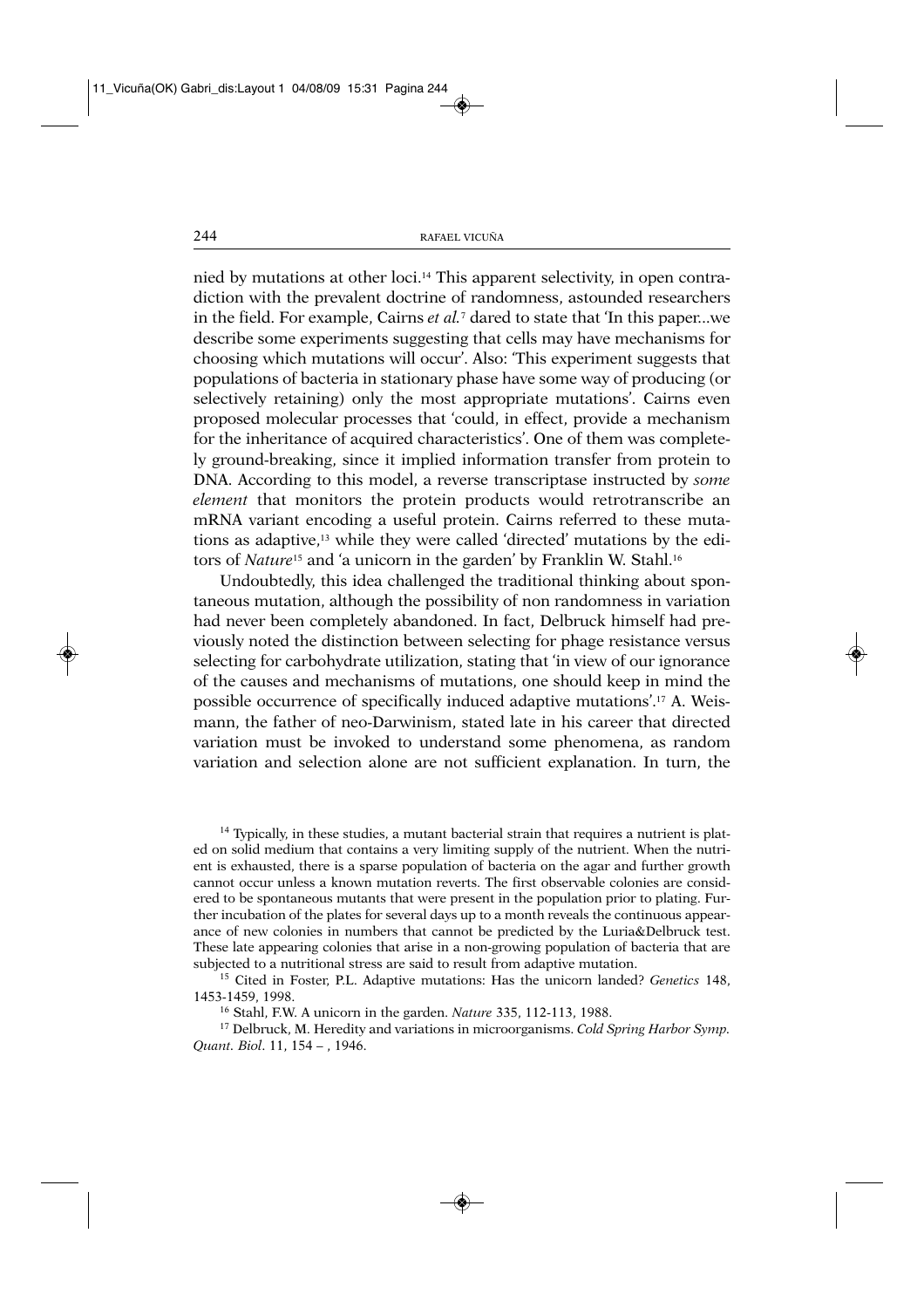eminent geneticist T. Dobzhansky expressed by mid 20th century that 'The most serious objection to the modern theory of evolution is that since mutations occur by chance and are undirected, it is difficult to see how mutation and selection can add up to the formation of such beautifully balanced organs as, for example, the human eye'.18 Interestingly, in a speculative paper published earlier than Cairns' work, Fitch had stated that 'because mutations are advantageous during stressful times but genome wide mutagenesis would be deleterious, organisms probably have evolved a mechanism for selectively mutating only the genes of relevance'.19

As expected, the possibility that certain mutations in bacteria that were in stationary phase and subjected to non-lethal selective pressure might occur at higher rates when advantageous gave rise to a deep controversy.20 This new type of mutation that came into sight more often when beneficial than when neutral appeared to vindicate the Lamarckian idea that the environment influences variation to improve adaptation. In this case, however, changes would obviously not occur as a result of use or disuse of a particular organ. Instead, they might perhaps arise from selection based on the presence of molecular variations within cells. On the other hand, one of the main arguments used by the supporters of adaptive mutations was that the classical experiment of Luria & Delbruck could not show the appearance of mutations during selection, since their protocol involved a lethal selection assay (resistance to bacteriophage T1). This assay gave no chance to detect additional mutations in cells that had not become resistant to viral infection.

### ARE ADAPTIVE MUTATIONS REALLY DIRECTED?

The first hint that there was not reverse information flow that would instruct the cell how to mutate to attain successful survival was obtained by a reversion of an amber mutation in an episomal *lacZ* gene, both through

<sup>18</sup> Quotations by Weismann and Dobzhansky taken from: Wright, B.E. A biochemical mechanism for nonrandom mutations and evolution. *J Bact* 182, 2993-3001, 2000.

 $19$  Fitch, W.M. The challenges to Darwinism since the last centennial and the impact of molecular studies. *Evolution* 36, 1133-1143, 1982.

<sup>20</sup> See for example letters by several scientists and rebuttals in *Nature* 336, 21-22, 1988; *Nature* 336, 525-528, 1988 and *Science* 269, 285-289, 1995. Also: Lenski, R.E., Slatkin, M., Ayala, F.J. Mutation and selection in bacterial populations: alternatives to the hypothesis of directed mutation. *Proc. Natl. Acad. Sci. USA* 86, 2775-2778, 1989; Lenski, R.E., Mittler, J.E. The directed mutation controversy and neo-Darwinism. *Science* 259, 188-194, 1993.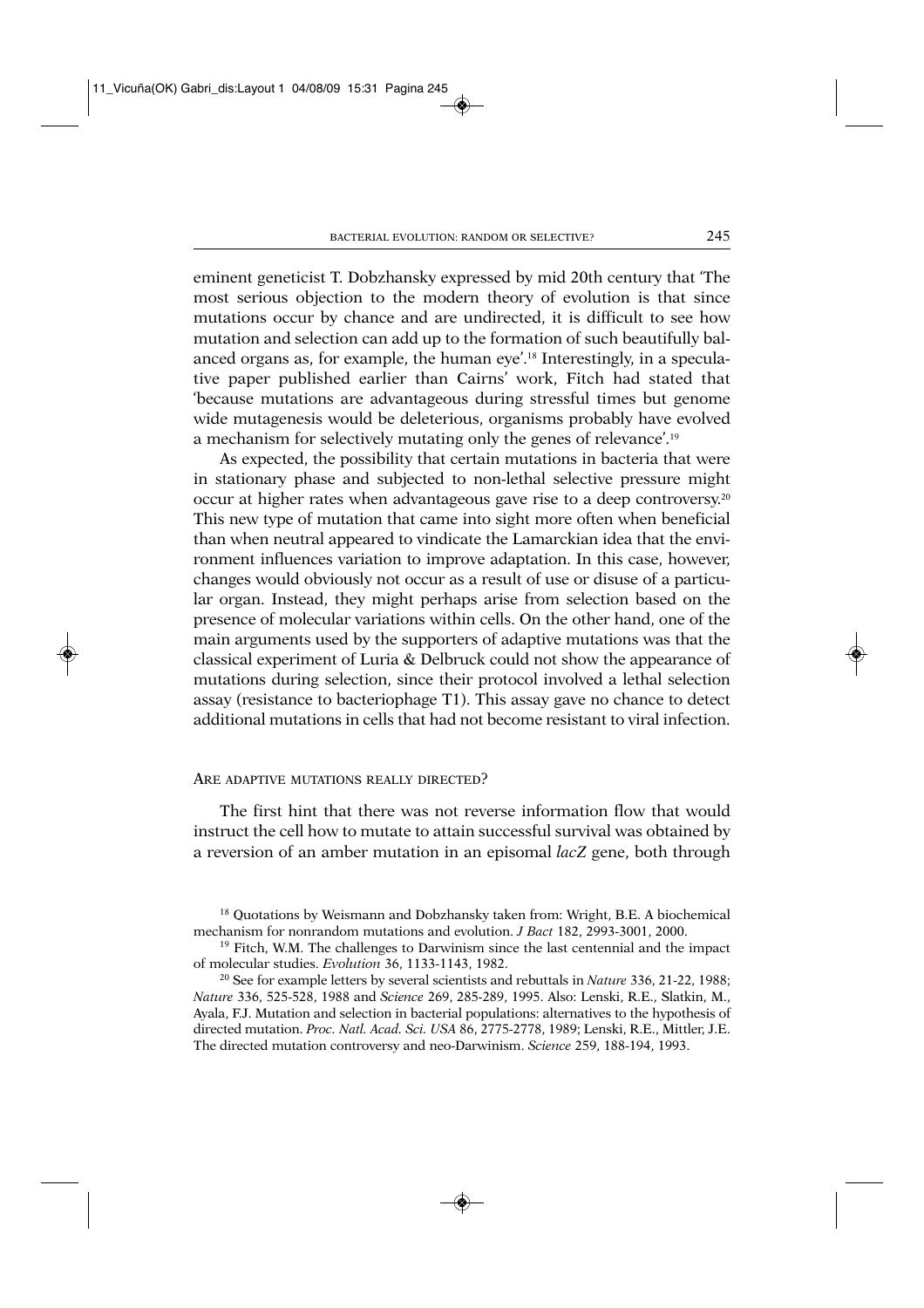intragenic mutations that eliminate the stop codon and by extragenic creation of a tRNA suppressor.21 The latter necessarily had to be random, since there was no relationship between lactose metabolism and a chromosomal gene encoding a tRNA. In a subsequent study, Foster tested the mutability of a second gene (*tetS*) also present in the plasmid harboring the *lacZ* gene mutant. She found that upon selection in lactose, *tet*<sup>R</sup> mutants appeared at about the same rate as Lac<sup>+</sup> mutations.<sup>22</sup> These results showed clearly that selection was unnecessary for obtaining mutations in stationary phase, as originally thought. The concept of adaptive mutation was hence adjusted to mean those mutations that occur in non dividing cells during selection and are specific to the selective pressure. Mutants that arise in non dividing cells and that are either not adaptive, or have not yet been shown to be adaptive, were called stationary phase mutations.<sup>23</sup> Later, other Lac<sup>+</sup> revertants of the *E. coli* strain FC40 were found to carry mutations that were not related to selection.24,25

In turn, specificity of reversion of *trp*- mutants was shown by the lack of reversion in cultures starved for other amino acids, as well as by the lack of appearance of other mutants during starvation for tryptophan. Out of 110 *trp*<sup>+</sup> revertants, Hall found only two carrying additional mutations.<sup>26</sup> However, he was somewhat cautious in the interpretation of these results: he stated that the explanation for the apparent influence of the environment in the selectivity of mutation did not necessarily have to be found in the two extreme choices that had been so far considered, namely randomness or directedness. He proposed to adopt the concept of 'Cairnsian' mutation to imply those sequence changes that occur with a higher probability when they are advantageous than when they are neutral. Later, citing a personal communication by J. Cairns, he speculated that the specificity could be

<sup>21</sup> Foster, P.L, Cairns, J. Mechanisms of directed mutation. *Genetics* 131, 783-789, 1992.

<sup>22</sup> Foster, P.L. Nonadaptive mutations occur on the F' episome during adaptive mutation conditions in *Escherichia coli*. *J Bact* 179, 1550-1554, 1997.

<sup>23</sup> Foster, P.L. Adaptive mutation: the uses of adversity. *Ann Rev Microbiol* 47, 467-504, 1993.<br><sup>24</sup> Rosche, W.A., Foster, P.L. The role of transient hypermutators in adaptive mutation

in *Escherichia coli*. *Proc Natl Acad Sci USA* 96, 6862-6867, 1999.

<sup>25</sup> Torkelson, J., Harris, R.S., Lombardo, M.J., Nagendran, J., Thulin, C., Rosenberg, S.M. Genome-wide hypermutation in a subpopulation of stationary cells underlies recombination-dependent adaptive mutation. *EMBO J* 16, 3303-3311, 1997.

<sup>26</sup> Hall, B.G. Spontaneous point mutations that occur more often when advantageous than when neutral. *Genetics* 126, 5-16, 1990.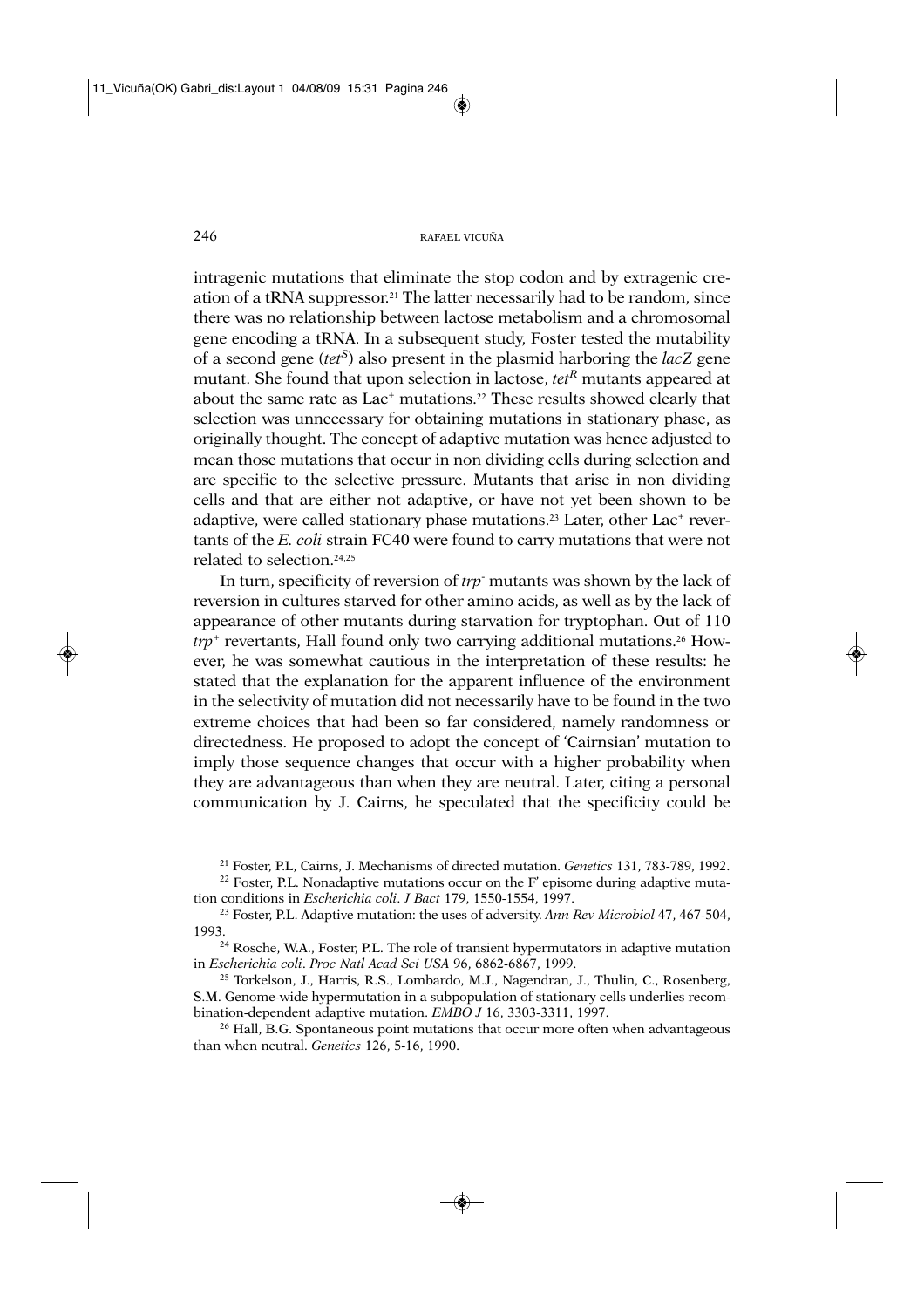explained by either selective capture or selective generation.<sup>27</sup> The former mechanism implies that mutations take place randomly and continuously during prolonged selection, but only those that are useful are captured by replication or recombination and immortalized by growth. Useless mutations have no way to express themselves. Selective generation, on the other hand, implies that sequence changes occur only in genes that are being actively transcribed. Indeed, one likely mechanism for directing mutations to specific genes requires their active transcription under nutritional deprivation (see below).

Systems involving mobile genetic elements represent a different situation. In the case of prophage Mu excision from the *araB-lacZ* fusion to allow growth on lactose when arabinose is also present, $67$  the specificity of genetic variation is obvious. In the *egb* operon, it has been established that the gene *ebgR* encoding the repressor is a hot spot for the insertion of the mobile element IS30, whereas in the *bgl* operon the gene *bglF* reverts to wild type by excision of IS103. The latter event precedes mutations in the promoter  $(bglR)$ , which will eventually allow growth in β-glycosides. In either of these situations, where movement of the mobile elements is stimulated by stress (see below), directedness could be explained by selective capture.

In spite of these clarifications, the controversy regarding the directedness of mutations followed for several years.28 Even recently, Roth *et al.*<sup>29</sup> have been particularly critical in accepting that selection stimulates formation of new mutations. These authors prefer to think that what selection actually does is to allow faster growth of pre-existing mutants, with the parent strain remaining unable to grow due to the stringent conditions of the medium. However, the recent unraveling at the molecular level of several mechanisms involved in stress induced mutagenesis seems to leave no room for a controversy. It is now understood beyond doubt that stressful environments induce in bacteria genomic instability which results in mutants that are fitter than the parent strain to the adverse conditions.

<sup>&</sup>lt;sup>27</sup> Hall, B.G. Adaptive mutagenesis: a process that generates almost exclusively beneficial mutations. *Genetica* 102/103, 109-125, 1998.

<sup>&</sup>lt;sup>28</sup> See for example the series of papers by Rosemberg & Hastings, Ross & Andersson and Foster, with the corresponding rebuttals, in *J Bact* 186, 4838-4863, 2004.

<sup>&</sup>lt;sup>29</sup> Roth, J.R., Kugelberg, E., Reams, A.B., Kofoid, E., Andersson, D.I. Origin of mutations under selection: The adaptive mutation controversy. *Annu Rev Microbiol* 60, 477-501, 2006.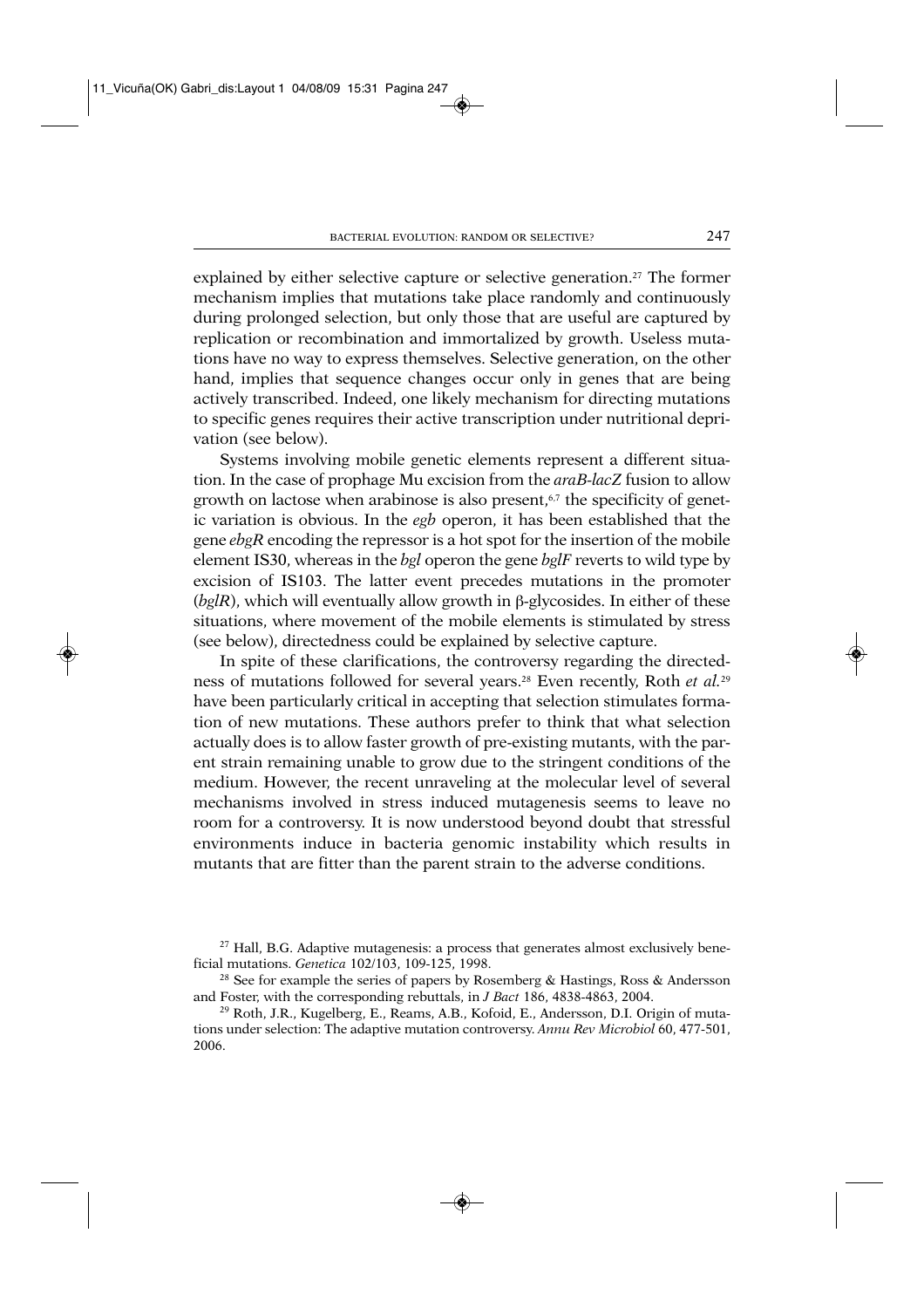## A STRESSFUL ENVIRONMENT INDUCES ADAPTIVE MUTATIONS

Cells have different DNA repair pathways that are responsible for correcting sporadic mistakes arising as a result of DNA polymerase errors or through chemical modification of the bases. Therefore, mutations in the DNA are supposed to be transient, because they are normally corrected. However, under stressful conditions, these repair pathways are either down-regulated or become overwhelmed while taking care of abundant DNA damage.

There are several stress responses that intensify genetic variation in bacteria.30,31 As mentioned previously, the molecular mechanisms leading to mutations in these pathways are different from those taking place in growing cells. All the previous findings of adaptation in non-growing cultures can now be interpreted under the light of one of these mutagenic pathways. In some cases, they may give rise to localized sequence changes, which have the advantage of avoiding non-adaptive mutations. The apparent selectivity observed in some of the laboratory studies may explain the original interpretation of directedness.

Perhaps the most thoroughly studied mutagenic pathway is the SOS response.32 It is induced by extensive DNA damage, by cell saturation in rich medium, exposure to antibiotics and in aging colonies. About 30 genes encoding functions related to DNA metabolism are under the control of LexA repressor. Among them are those specifying DNA polymerases IV (*dinB*) and V (*umuC,D*), which are able to replicate damaged DNA although with low fidelity. Normally, the genes of the pathway are silent or are expressed at very low levels. The SOS response is triggered when the stressful environment induces RecA-dependent auto-proteolysis of LexA. If cells are proliferating, the two error prone polymerases increase the mutation rate by competing with the accurate DNA polymerase III, which replicates the chromosome under normal conditions. In non-growing cells, partial DNA synthesis by the mutagenic enzymes takes place during repair or recombination events. Some of the mutants arising will have a selective advantage for survival.

<sup>30</sup> Foster, P.L. Stress responses and genetic variation in bacteria. *Mutation Res* 569, 3-11,

<sup>2005.31</sup> Foster, P.L. Stress-induced mutagenesis in bacteria. *Crit. Rev. Biochem. Mol. Biol.* 42, 373-397, 2007.

<sup>32</sup> Schlacher, K., Goodman, M.F. Lessons from 50 years of SOS DNA damage induced mutagenesis. *Nature Rev Mol Cell Bio* 8, 587-594, 2007.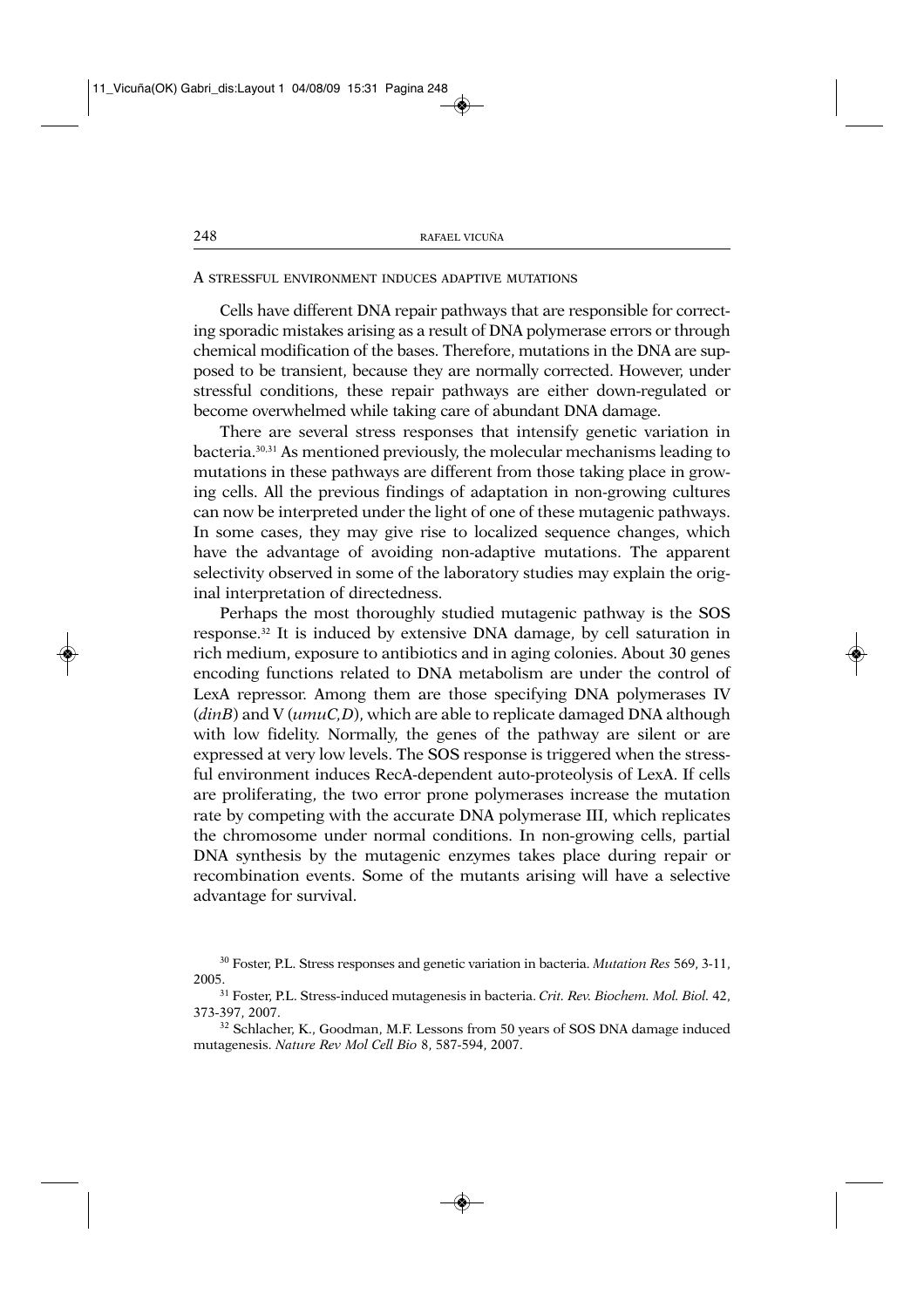Another important pathway is the general stress response.<sup>33</sup> In this case, the controller protein is not LexA but RpoS, a sigma factor  $(\sigma^S)$  that replaces the vegetative sigma factor  $\sigma^{70}$  of RNA polymerase. Sigma factors are critical for gene expression, since they are responsible for the selectivity of transcription by RNA polymerase. Nutrient limitation or stationary phase of growth results in the accumulation of polyphosphate (PolyP). This compound causes an elevation in the titers of  $\sigma^{70}$ , leading to higher levels of the error-prone DNA polymerase IV or to an inhibition of the expression of enzymes belonging to the mismatch repair (MMR) pathway. Both effects contribute to raise the adaptive mutation rate in bacteria.

Amino acid starvation also causes the buildup of (p)ppGpp, a phenomenon commonly known as the stringent response.34 This rare nucleotide inhibits initiation of DNA replication and influences the selectivity of transcription by RNA polymerase. For example, it down regulates the synthesis of rRNAs and tRNAs while it also collaborates in raising the levels of RpoS. In addition, (p)ppGpp up regulates the operons for amino acid biosynthesis, which are normally subjected to end-product repression. It is well known that genes under transcription are more liable to mutate due to their partial single stranded character.<sup>35</sup> Thus, starvation for a specific amino acid makes its synthetic operon more susceptible to mutations. This may be the explanation for the 'directedness' observed by Hall in the reversion of the *trp* mutants.11,12 DNA damage, starvation and high temperature (heat shock) also trigger a stress response dependent on a sigma factor called RpoH ( $\sigma^{32}$ ). Among the genes controlled by  $\sigma^{32}$  is one that encodes GroE. This is a molecular chaperone that interacts with DNA polymerases IV and V (among many other proteins), protecting them from degradation by proteases and thus increasing mutagenesis.

There are three other mutagenic stress responses that are less well characterized. Two of them are specific for bacteria growing on solid media. One is called ROSE, an acronym for 'resting organisms in a structured environment'.36 ROSE requires RecA and DNA polymerase I and it is independ-

<sup>33</sup> Hengge-Aronis, R. Signal transduction and regulatory mechanisms involved in control of the σ<sup>s</sup> (RpoS) subunit of RNA polymerase. *Microbiol. Mol. Biol. Rev.* 66, 373-395, 2002.

<sup>35</sup> Wright, BE. A biochemical mechanism for nonrandom mutations and evolution. *J. Bacteriol* 182, 2993-3001, 2000.

<sup>36</sup> Taddei, F., Radman, M., Maynard-Smith, J., Toupance, B., Gouyon, P.H., Godelle, B. Role of mutator alleles in adaptive evolution. *Nature* 387, 700-702, 1997.

<sup>34</sup> Braeken, K., Moris, M., Daniels, R., Vanderleyden, J., Muller-Hill, B., Michiels, J. New horizons for (p)ppGpp in bacterial and plant physiology. *Trends Microbiol*. 14, 45-54, 2006.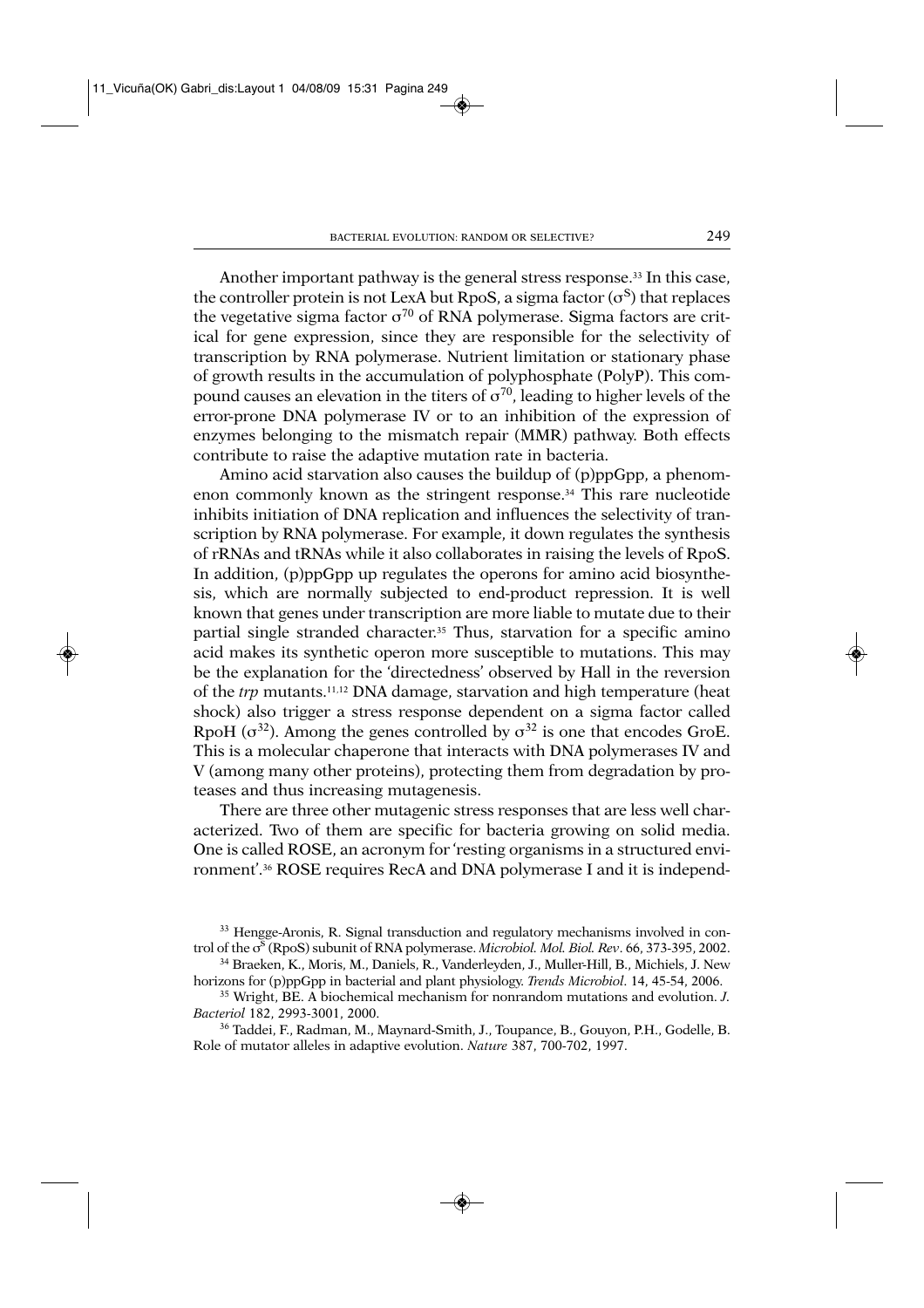ent of DNA polymerase V and RpoS. Another one is called MAC ('mutagenesis in aging colonies') and it does not involve LexA, although it does require RpoS and DNA polymerase II.37 A third response, the GASP phenotype38 (growth advantage in stationary phase) relies on the SOS DNA polymerases II, IV and V and in an attenuated participation of RpoS. The GASP response allows survival of a small percentage of the bacterial population that consumes the debris of dying cells in long term batch cultures. Under these conditions, the birth and death rates are balanced. An increase in the mutation rate of cells in stationary phase is further supported by down regulation of the DNA repair pathways, some of which operate through intricate mechanisms that are highly energy consuming.<sup>39</sup>

#### THE HYPERMUTABLE STATE MODEL

Hall proposed an additional argument to interpret the apparent directedness of adaptive mutations. It was what he called the hypermutable state model.40 According to this model, although all non-growing bacterial cells in a selective medium are experiencing a stressful situation, only a minor subpopulation of them, perhaps between one in every  $10<sup>3</sup>$  or  $10<sup>4</sup>$  of cells enters a hypermutable state.41 While in these circumstances, those bacteria that generate neutral or deleterious mutations die in a short time. However, if one of the mutations is a revertant that allows growth, the cell is relieved from the stress. It then proliferates exiting from the hypermutable state, building up just only growth-dependent mutations at a normal rate. Thus, the hypermutable state is transient. Eventually, the only cells that survive the stressful condition are those that never enter into the hypermutable state or those that do so and acquire a useful mutation. The fact that the frequency

<sup>37</sup> Bjedov, I., Tenaillon, O., Gerard, B., Souza, V., Denamur, E., Radman, M., Taddei, F., Matic, I. Stress-induced mutagenesis in bacteria. *Science* 300, 1404-1409, 2003.

<sup>&</sup>lt;sup>38</sup> Finkel, S.E. Long term survival during stationary phase: evolution of the GASP phenotype. *Nature Rev. Microbiol*. 4, 113-120, 2006.

<sup>39</sup> Saint-Ruf, C., Pestut, J., Sopta, M., Matic, I. Causes and Consequences of DNA repair activity modulation during stationary phase in Escherichia coli. *Crit. Rev. Biochem. Molec. Biol.* 42, 259-270, 2007.

<sup>40</sup> Hall, B.G. Spontaneous point mutations that occur more often when they are advantageous than when they are neutral. *Genetics* 126, 5-16, 1990.

<sup>41</sup> Rosenberg, S.M. Evolving responsively: adaptive mutation. Nature Rev. *Genetics* 2, 504-515, 2001.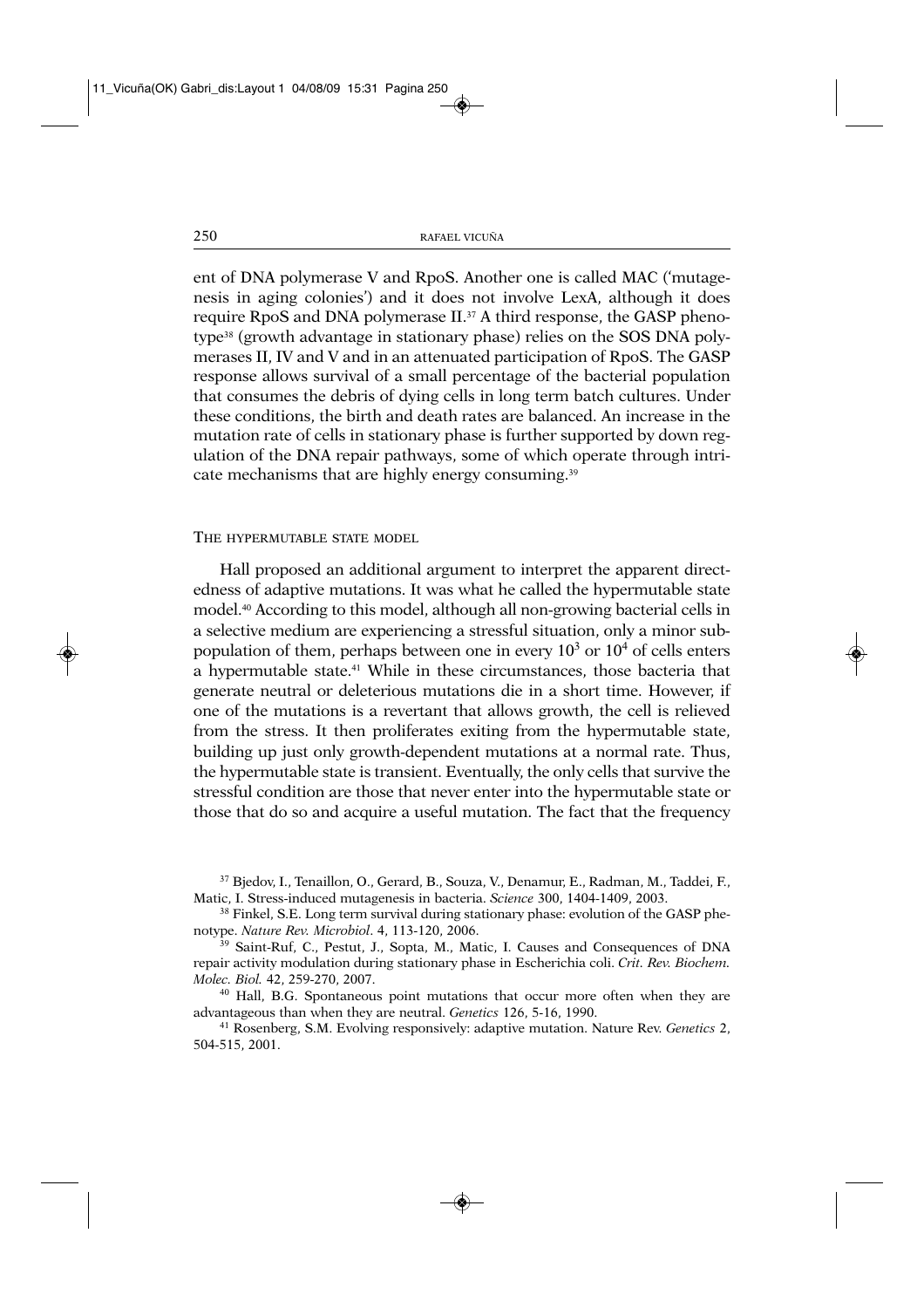of mutations in selected revertants is notably higher than in the surviving cells that do not mutate the selected gene clearly satisfies the model.42 It also adds evidence for selective capture rather than for selective generation.

The hypermutable state model has received support from Rosenberg's group.43 According to these authors, the high mutation rate reaches its maximum with the coincident induction of the SOS and RpoS stress responses.

#### THERE ARE VARIOUS MECHANISMS FOR ADAPTIVE MUTATIONS

Work in different laboratories has revealed that there are several ways by which bacteria can modify their genomes to relieve the selective pressure in a stressful environment. In other words, there are several types of adaptive mutations, each of them involving a molecular mechanism that sheds light into the seeming selectivity of mutation.

a) The episomal Lac system.<sup>44</sup>

As mentioned above, the *E. coli* FC40 strain carries a large conjugal plasmid which includes a fusion of the gene encoding the Lac repressor (*lacI*) with the *lacZ* gene encoding β-galactosidase. Therefore, it lacks the regulatory region of the operon and transcription starting from the promoter of *lacI* is constitutive. This construction is Lac- because it carries a +1 frameshift in *lacI*, changing CCC to CCCC, although it is slightly leaky, conferring about 1% of wild type β-galactosidase level. The chromosome in the strain has a large deletion that encompasses the *lac* operon. When these cells are inoculated on solid minimal medium containing lactose as carbon source, colonies of Lac<sup>+</sup> mutants appear a few days later on the plate. In the absence of carbon source, Lac<sup>+</sup> mutations (as measured by subsequent plating on lactose) do not accumulate regardless the incubation time. Strain FC40 also reverts to Lac<sup>+</sup> during non-selected growth. In this case, mutations include duplication, deletions and large frameshifts,

<sup>42</sup> Drake, J.W. Too many mutants with multiple mutations. *Crit. Rev. Biochem. Mol. Biol*. 42, 247-258, 2007.

<sup>43</sup> Gallardo, R.S., Hastings, P.J., Rosenberg, S.M. Mutation as a stress response and the regulation of evolvability. *Crit. Rev. Biochem. Mol. Biol*. 42, 399-435, 2007.

<sup>44</sup> Foster, P.L. Stress-induced mutagenesis in bacteria. *Crit. Rev. Biochem. Mol. Biol*. 42, 373-397, 2007.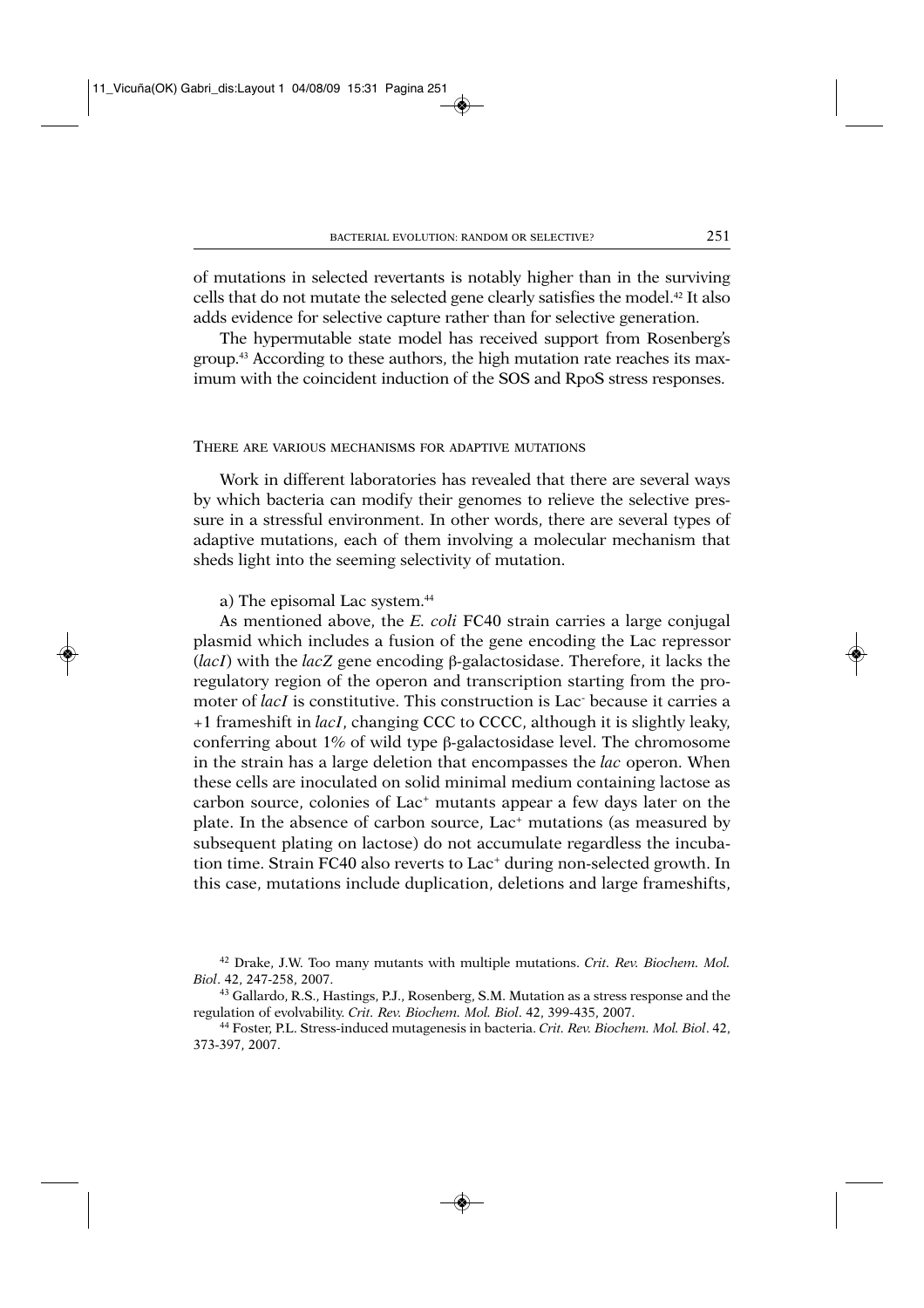while mutations obtained during selection are almost exclusively -1 frameshifts. The latter are typically made by DNA polymerase IV (*dinB*), which is induced by the SOS and RpoS pathways. Adaptive mutations are severely reduced in GroE and polyphosphate kinase deficient cells, confirming the requirement for DNA polymerase IV. Under normal conditions, frameshift mutations are corrected by the mismatch repair system, which is insufficient or may be down regulated in stressed cells undergoing the transient hypermutation state. Mutants obtained under selection also differ from those arising during normal growth in that they require enzymes involved in the recombinational repair of double strand breaks, such as RecA, RecBCD and RevABC.

There are two models accounting for adaptive mutation in *E. coli* FC40 cells. One of them relies on the fact that the conjugal origin of the episome is subjected to continuous nicking. Occasional initiation of episomal replication at its vegetative origin is allowed by the energy provided by the leakiness of the Lac construction. Advancement of the replication fork towards the nick generates a double stranded break that is repaired by RecA, RecBCD and RuvABC recombination enzymes. Short patches of DNA synthesis required by this pathway are undertaken by the mutagenic DNA polymerase IV and by DNA polymerase II. This model accounts for the fact that the Lac construction needs to be in the episome in order to obtain adaptive revertants. A second mechanism leading to Lac<sup>+</sup> colonies of the FC40 strain consists in the 20-50 fold amplification of the *lac* locus.45 These revertants appear somewhat later than the point mutants. Amplification does not require DNA polymerase IV or the other SOS-induced proteins, although it depends on RpoS, DNA polymerase I and the recombination proteins RecA, RecBCD and RuvABC. Interestingly, the amplified clones do not exhibit unrelated mutants as it is the case with the Lac<sup>+</sup> point mutants. Moreover, the Lac<sup>+</sup> phenotype of the amplified clones reverts to Lac- upon re-plating in rich medium. Some investigators originally thought that amplification was an intermediate state in the formation of Lac<sup>+</sup> point mutants, but it was later shown that it consists on an alternative way to relieve the starvation stress by cells that never enter the hypermutation state.

<sup>45</sup> Hastings, P.J. Adaptive amplification. *Crit. Rev. Biochem. Mol. Biol*. 42, 285-311, 2007.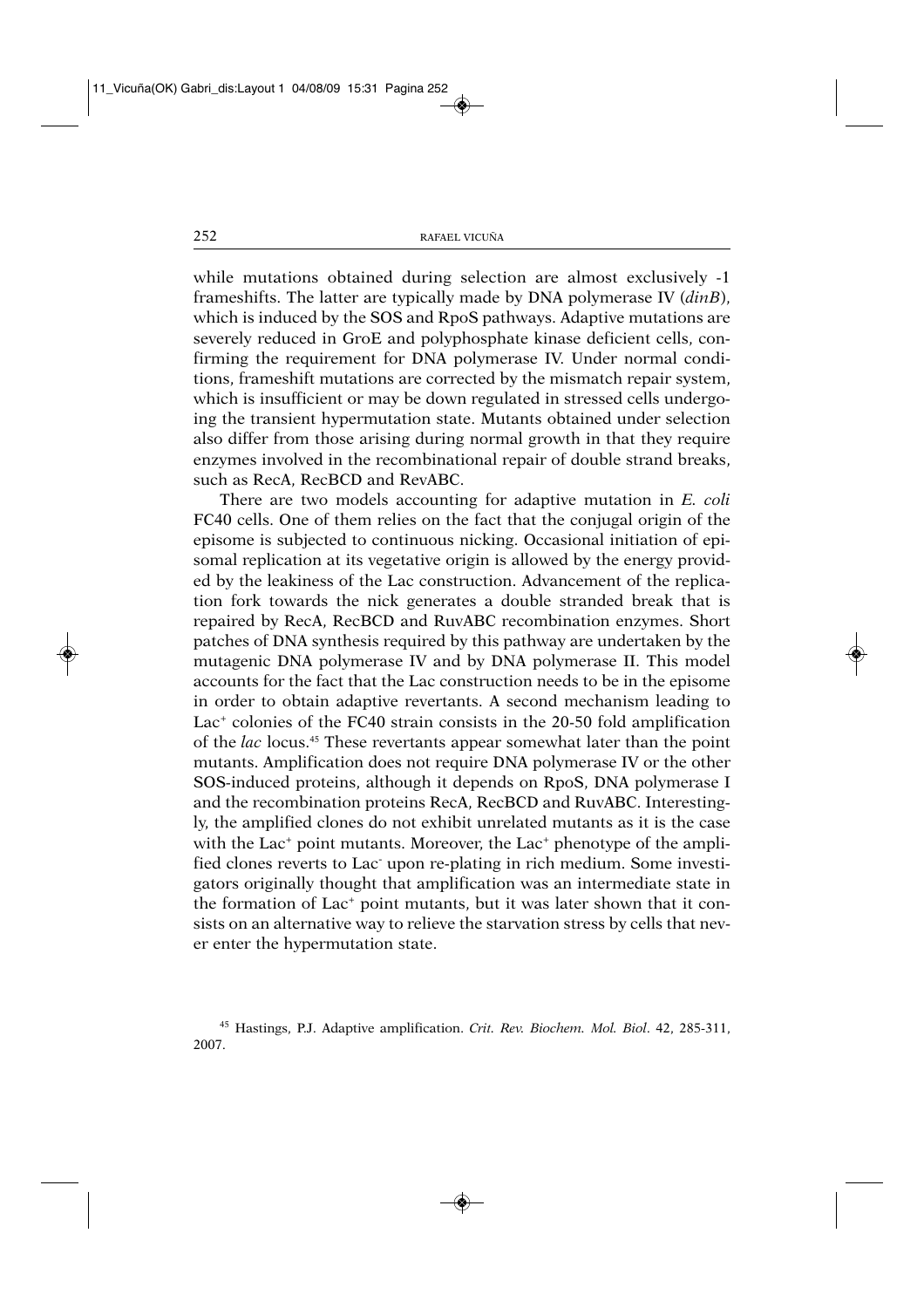b) The transcription-dependent revertants of *trp* auxotrophs.

Amino acid starvation triggers the stringent response, which, as mentioned previously, up-regulates transcription of operons for amino acid biosynthesis. It has now been well established that transcription during prolonged starvation is mutagenic. The reason for this effect is that nucleotide bases are prone to undergo chemical modifications when present in single stranded DNA. For example, cytosine deaminates to uracil, which upon DNA replication, preferentially pairs with adenine instead of guanine. In turn, adenine spontaneously deaminates to hypoxanthine, which hydrogen bonds to cytosine rather than to thymine. In cells where the mismatch repair system is down regulated, these modifications remain in the DNA sequence.

Transcription generates localized single stranded structures in two ways.36 One is the formation of a transcription bubble, where the DNA-RNA hybrid structure exposes the nontranscribed strand leaving it vulnerable to change. The other one, related to the negative supercoiling generated behind the transcription bubble, gives rise to stem-loop structures possessing susceptible unpaired bases. Since starvation for a particular amino acid specifically targets derepression of the corresponding operon, it is most likely that the adaptive missense mutations in the *trp* operon in Hall's studies are generated during transcription of this operon. This mechanism is coherent with the observed directedness of the revertant mutations.

c) Systems involving mobile genetic elements.

As mentioned previously, some adaptive mutations require either excision or insertion of DNA elements. Normally, molecular events of this kind are under tight control to avoid deleterious effects in the genome. However, stressful environments promote movements of such sequences,<sup>46</sup> providing the cells with an additional strategy for adaptation. For example, numerous studies have demonstrated that starvation elicits an increase in transposition frequency of mobile elements, which may be mediated by the RpoS or SOS responses. In the long term, this type of genome flexibility contributes to increase the genetic diversity of microbial populations.

<sup>46</sup> Shapiro, J.A. Genome organization, natural genetic engineering and adaptive mutation. *Trends Genet.* 13, 98-104, 1997.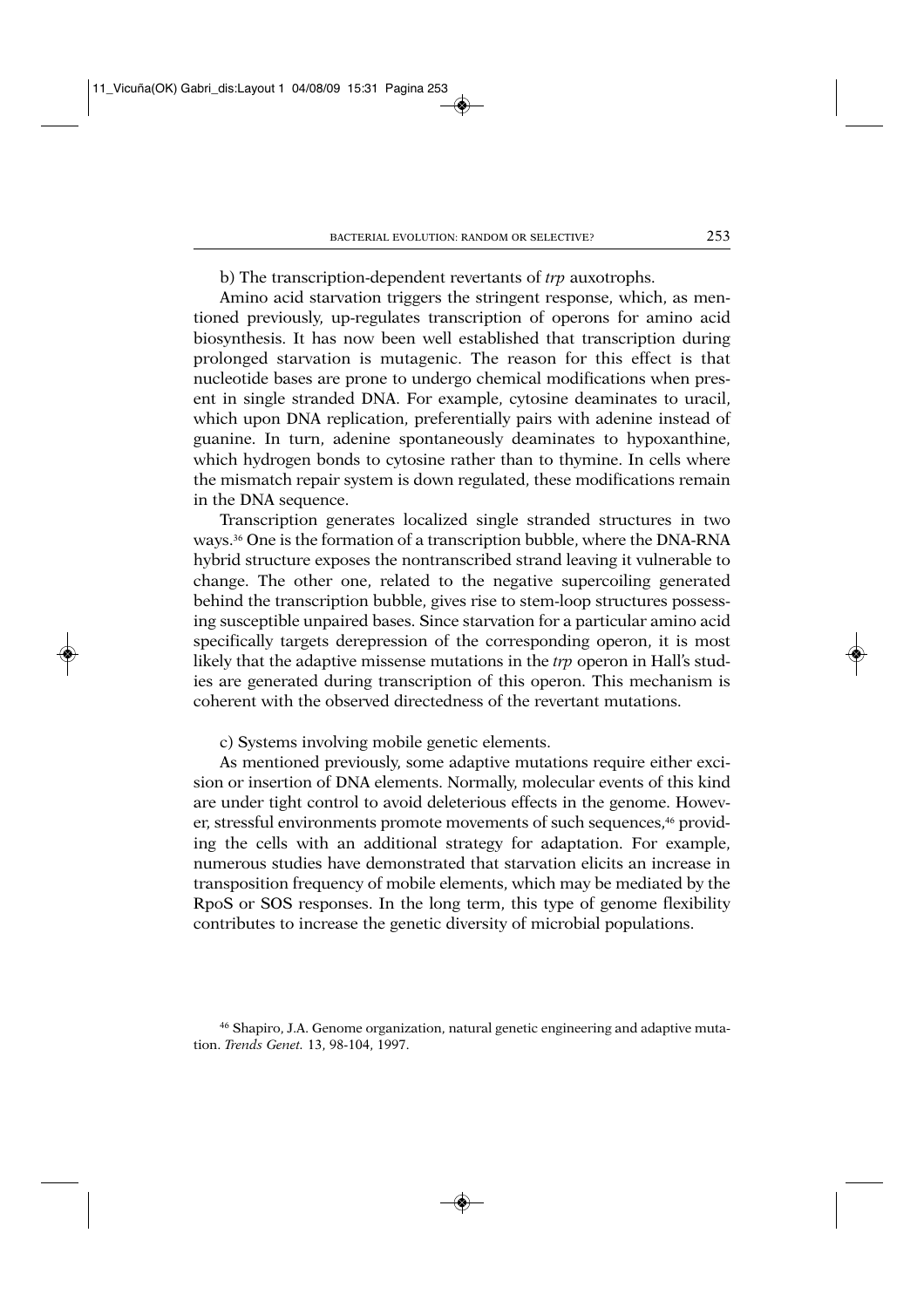## ADAPTIVE MUTATION AND EVOLUTION

In proliferating bacterial populations, survival depends on efficient DNA replication, which requires high speed and fidelity. In contrast, a hostile environment where cells cannot multiply will favor the selection of mutants that are able to overcome the episode of crisis.

The basic difference between random and adaptive mutations is that the latter are beneficial by definition, since they increase fitness. Moreover, it has been observed that when adaptation requires more than one mutation, the appearance of the first one makes more expedite the production of those that follow. There are now three examples understood that illustrate this behavior: reversion of the *trp* double mutants, expression of the *ebg* operon and double reversion of *bgl* operon, all of them studied in Hall's laboratory. In each of these cases, reversion of the first mutation allows very slow growth. Then, selection operates to single out the second mutation which leads to rapid growth. This is undoubtedly a fine course of action for adaptation. No wonder evolutionary biologist Douglas Futuyma, excited by Hall's work on the evolution of the *ebg* operon to permit lactose metabolism, wrote: 'Thus, an entire system of lactose metabolism has evolved, consisting of changes in enzyme structure enabling hydrolysis of the substrate; alteration of a regulatory gene so that the enzyme can be synthesized in response to the substrate and the evolution of an enzyme reaction that induces the permease needed for the entry of the substrate. One could not wish for a better demonstration of the neo-Darwinian principle that mutation and natural selection in concert are the source of complex adaptation'.<sup>47</sup>

Common sense tells that the ability to accelerate variation in the genome offers a selective advantage for survival in a changing environment. Several studies, both theoretical and experimental, have confirmed this assertion. In this context, the hypermutation state could be particularly fitting because it increases the probability of obtaining an advantageous mutation when the majority of the cells undergoing a normal mutation rate do not produce it. A fine regulation of the hypermutation state lessens the likelihood of accumulating undesirable mutations.48 First, it is transient,

<sup>47</sup> Futuyma, D.J. Evolution (Sunderland, M.A.: Sinauer Associates), pp. 477-478, 1986, cited by Miller, K.R. in *Finding Darwin's God*. Perennial, Harper Collins Publishers 2002.

<sup>48</sup> Foster, P.L. Adaptive mutation: implications for evolution. *BioEssays* 22, 1067-1074, 2000.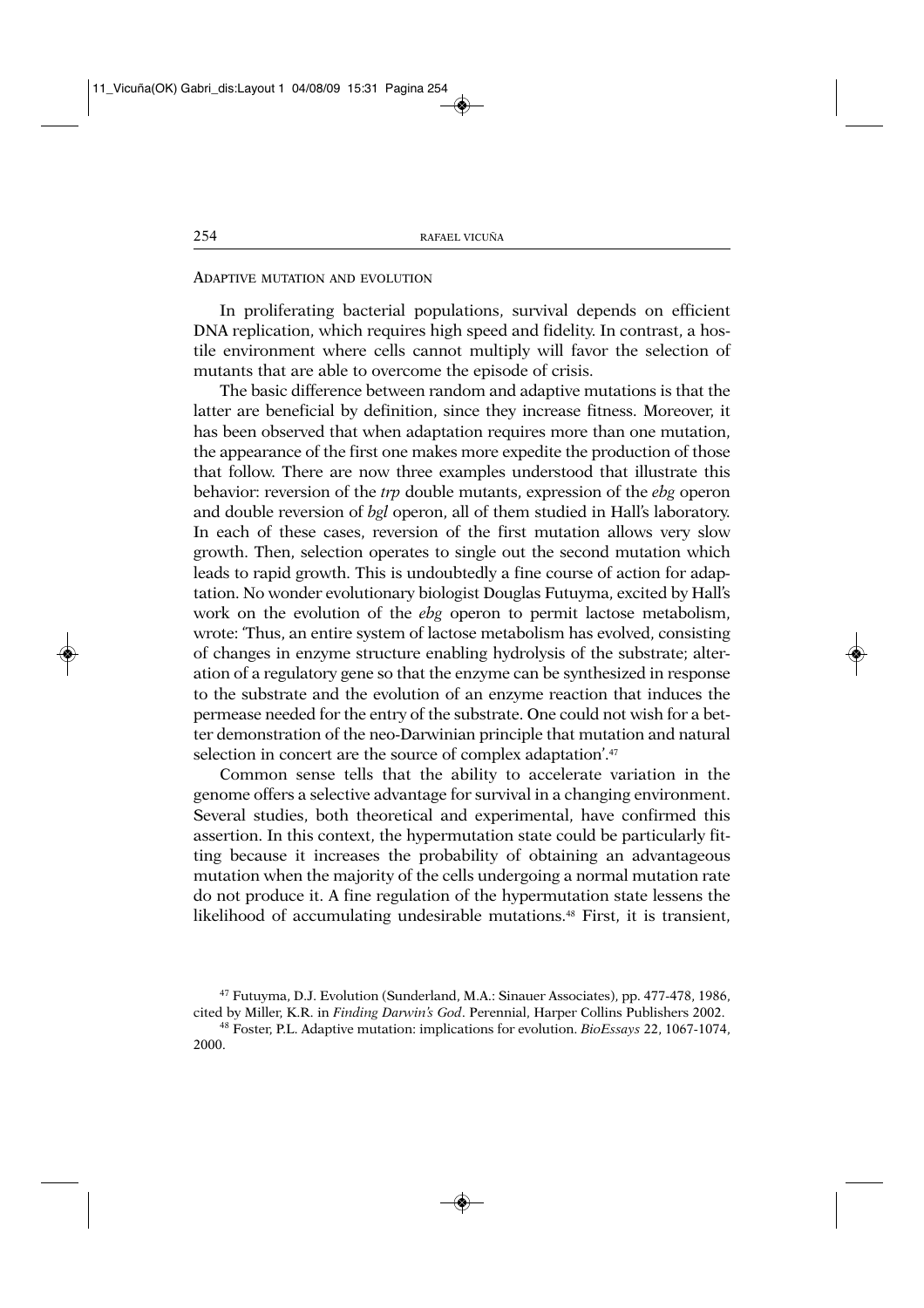i.e., when adaptation to the medium is achieved, a return to low mutation rates is selected for. But also, it is restricted to space, as it is clearly exemplified by mutations induced by double stranded breaks, transcription of defined operons and movement of genetic elements. In spite of the clear advantages of confining mutation in space and time, there are occasions in which adapted mutants maintain a mutator phenotype. This outcome is thought to result from adaptive mutations originated in strains with a mutator allele, a property that would be transmitted by hitchhiking in conjunction with the favorable alleles they produce.<sup>49</sup>

It would be very difficult to establish the precise contributions of growth dependent mutations, adaptive mutations and horizontal gene transfer to bacterial evolution. This problem could perhaps be approached experimentally, although laboratory studies are generally short term, whereas microorganisms in their natural environments confront long periods of starvation. Having this limitation in mind, it is worthwhile to highlight recent results obtained by Yeiser *et al.*<sup>50</sup> with bacteria struggling to survive in stationary phase. These investigators confirmed that SOS-induced DNA polymerases II, IV and V enhance long-term survival and evolutionary fitness of bacteria under stress. When grown individually, wild-type and SOS DNA polymerase mutants exhibit similar cell yields and stationary phase survival patterns. However, when the wild type and the mutant strains are co-cultured and must therefore compete for nutrients, SOS polymerase mutants undergo a marked reduction in fitness and fail to express the 'growth advantage in stationary phase phenotype' (GASP). Since DNA polymerase V is the most mutagenic, it is remarkable that mutants of this enzyme are the most affected in the competition experiments. According to these authors, DNA polymerase V may provide the mutational raw material for natural selection in a manner superficially similar to the increase fitness accompanying the absence of the mismatch repair system.

<sup>49</sup> Kivisaar, M. Stationary phase mutagénesis: mechanisms that accelerate adaptation of microbial populations under environmental stress. *Environ. Microbiol*. 5, 814-827, 2003.

<sup>&</sup>lt;sup>50</sup> Yeiser, B., Pepper, E.D., Goodman, M.F., Finkel, S.E. SOS-induced DNA polymerases enhance long-term survival and evolutionary fitness. P*roc. Natl. Acad. Sci. USA* 99, 8737- 8741, 2002.